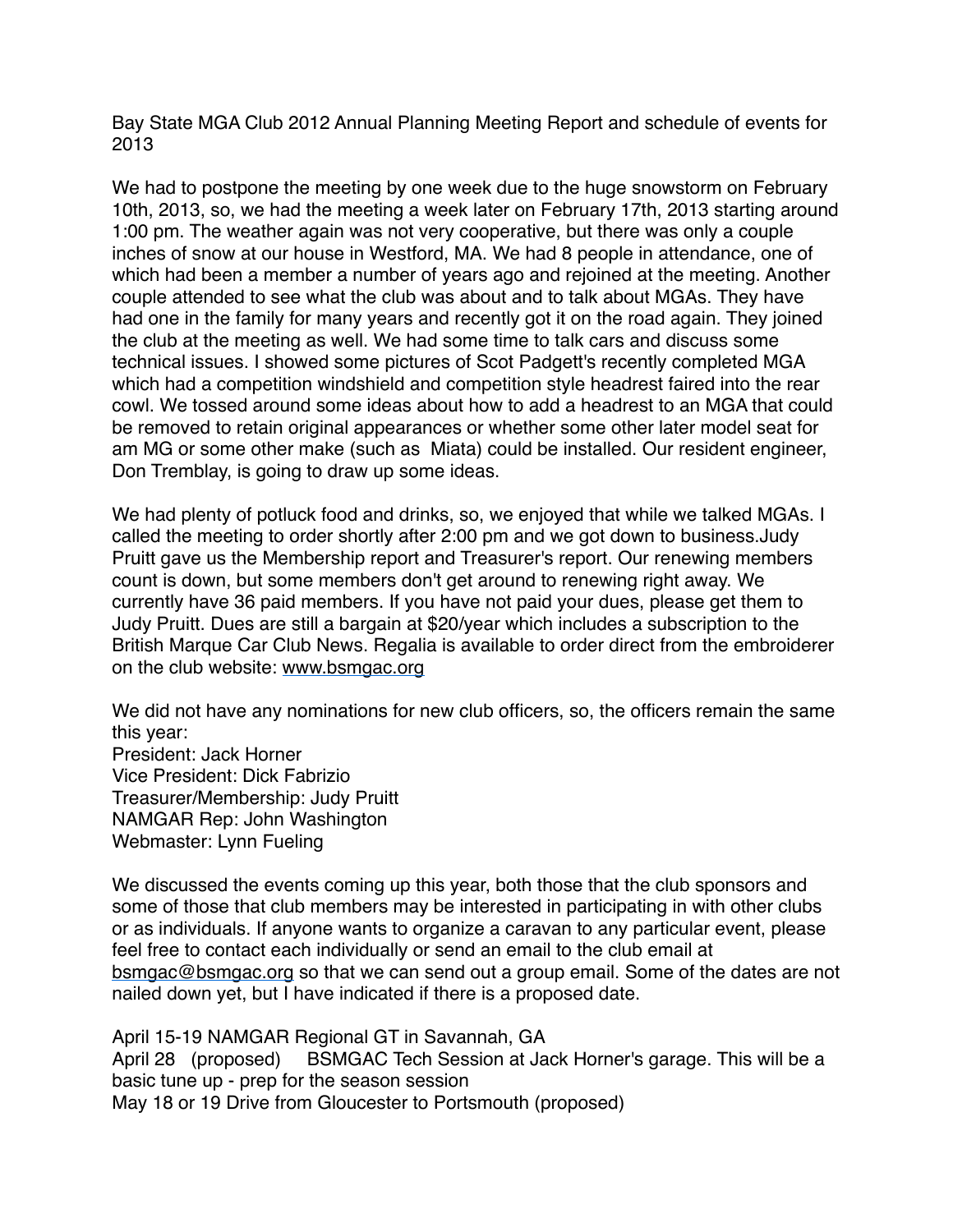June 2 British By the Sea, Harness State Park, Waterford, CT (CT MG Club) June 9 Lobster-Butter-Beer and British Cars, York, ME (proposed) Charity event, contact: Larry Mazaway June 10-14 NAMGAR GT-38 Asheville, NC June 23 British Car Day, Larz Anderson Auto Museum, Brookline, MA July 14 (proposed) BSMGAC Summer Picnic, Dick and Nancy Fabrizio, Gloucester, MA (alternate day is July 28th) August 17 MG Day at Larz Anderson Auto Museum, Brookline, MA August 30 - September 2 Limerock Vintage Races September 14 or 15 (proposed) Kai's Village charity event (proposed poker run) Northampton, MA contact: Scot Padgett September 20-22 British Invasion, Stowe, VT September 29 (proposed) drive around Mt. Wachussett contact: Don Tremblay

As you can see, there are quite a few opportunities to drive your MGA this season. We will send out an email to the club mailing list before each event with more details and will try to have an announcement in the British Marque as well before each event.

After we closed the meeting we enjoyed more food and continued sharing information about our cars. I want to welcome our new members Joe Castellano andGail Carrigan. I look forward to seeing their car. I have also include pictures for two member's cars that are still in progress. I am looking forward to seeing many of our members at our club events. Please feel free to come even if your car is not on the road yet.

Safety Fast,

Jack Horner President, Bay State MGA Club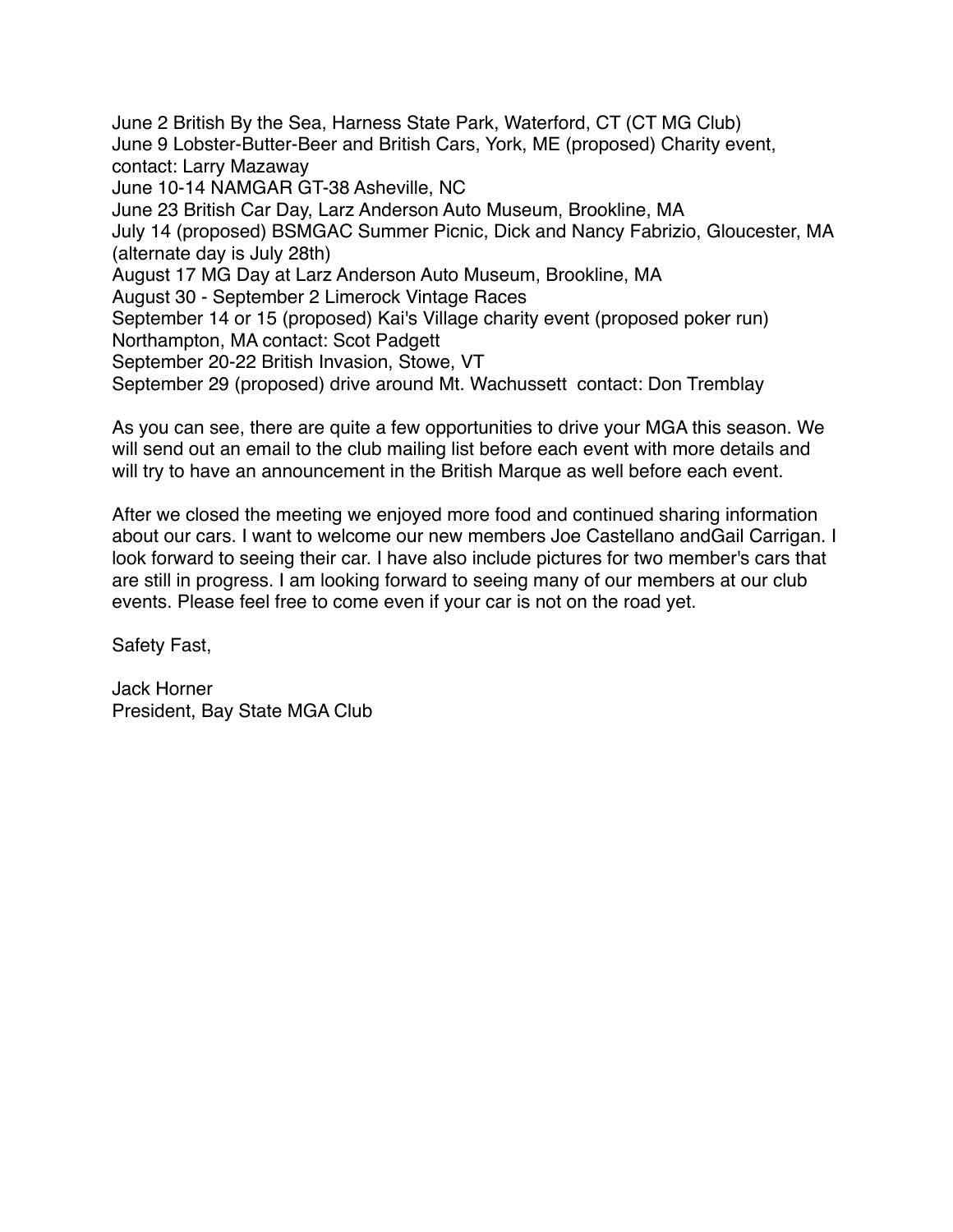

Dana Booth's MGA just back from the paint shop